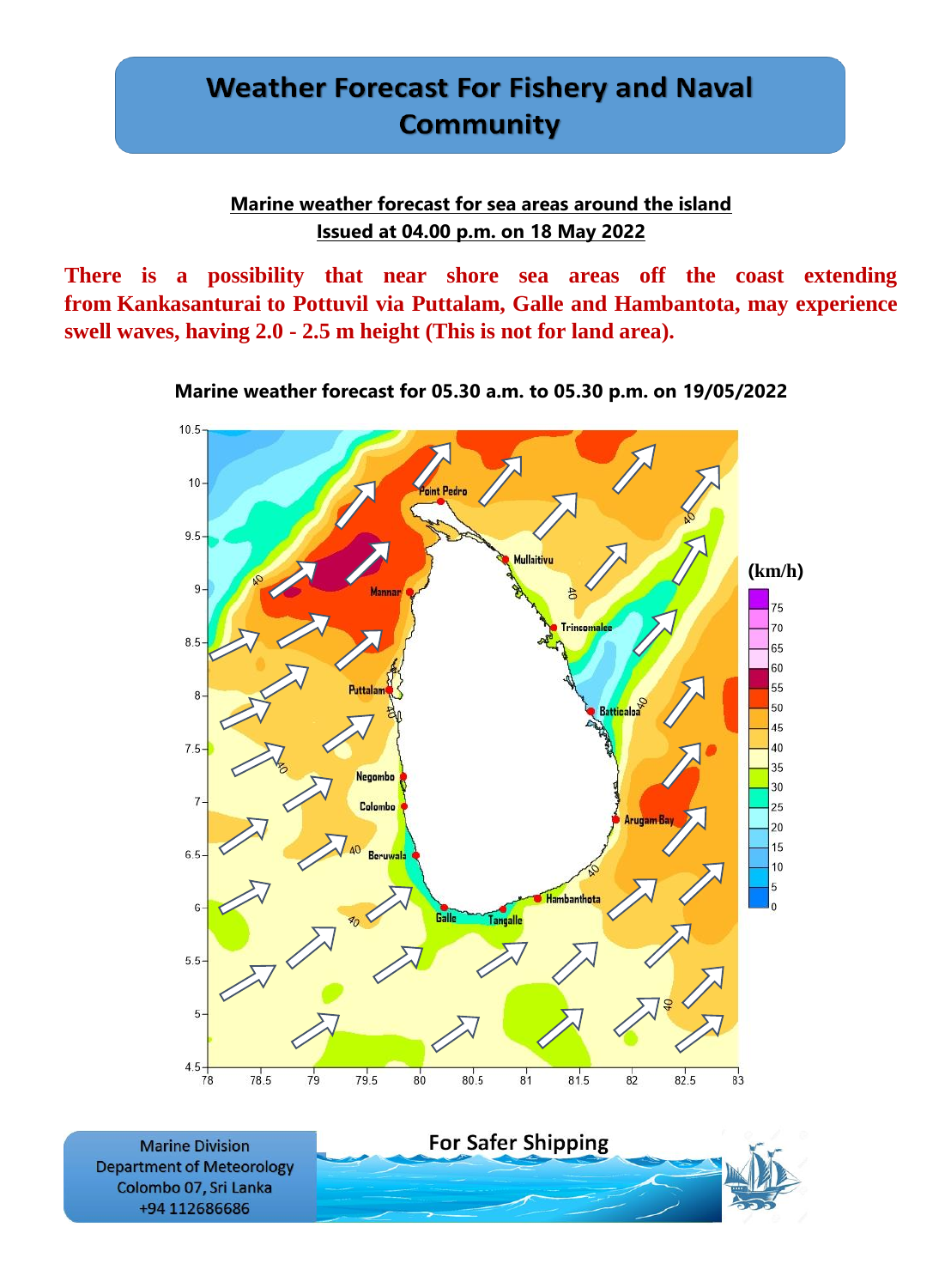| Sea Area                                | <b>Wind Speed</b>                    | <b>Wave Height</b>                   | <b>Sea Condition</b>                                     | Weather                                         |
|-----------------------------------------|--------------------------------------|--------------------------------------|----------------------------------------------------------|-------------------------------------------------|
| <b>Puttalam to</b><br><b>Mannar</b>     | 35-45 kmph; 60-<br>65 kmph at times. | $2.25 - 3.0$ m; $5.0$<br>m at times. | Fairly rough;<br><b>Rough to Very</b><br>rough at times. | Showers at several places.                      |
| <b>Mannar to</b><br>Kankasanturai       | 35-45 kmph; 60-<br>65 kmph at times. | $2.25 - 3.0$ m; $5.0$<br>m at times. | Fairly rough;<br><b>Rough to Very</b><br>rough at times. | A few showers are likely.                       |
| Kankasanturai                           | 30-40 kmph; 50-                      | $1.25 - 2.5$ m; 4.5                  | Moderate;                                                | A few showers are likely.                       |
| to Trincomalee                          | 60 kmph at times.                    | m at times.                          | Rough at times.                                          |                                                 |
| <b>Trincomalee to</b>                   | 30-40 kmph; 50                       | $1.25 - 2.5$ m; $3.5m$               | <b>Moderate; Fairly</b>                                  | A few showers are likely.                       |
| <b>Batticaloa</b>                       | kmph at times.                       | at times.                            | rough at times.                                          |                                                 |
| <b>Batticaloa to</b><br><b>Pottuvil</b> | 35-45 kmph; 60-<br>65 kmph at times. | $2.25 - 3.0$ m; $5.0$<br>m at times. | Fairly rough;<br><b>Rough to Very</b><br>rough at times. | A few showers are likely.                       |
| Pottuvil to<br>Hambantota               | 35-45 kmph; 60-<br>65 kmph at times. | $2.25 - 3.0$ m; $5.0$<br>m at times. | Fairly rough;<br><b>Rough to Very</b><br>rough at times. | Showers or thundershowers<br>at several places. |
| Hambantota to                           | 30-40 kmph; 50-                      | $1.25 - 2.5$ m; 4.5                  | Moderate;                                                | Showers or thundershowers                       |
| Galle                                   | 60 kmph at times.                    | m at times.                          | Rough at times.                                          | will occur at times.                            |
| <b>Galle to</b>                         | 30-40 kmph; 50-                      | 1.25-2.5 m; $4.5$                    | Moderate;                                                | Showers or thundershowers                       |
| Colombo                                 | 60 kmph at times.                    | m at times.                          | Rough at times.                                          | will occur at times.                            |
| Colombo to                              | 30-40 kmph; 50-                      | $1.25 - 2.5$ m; 4.5                  | Moderate;                                                | Showers or thundershowers                       |
| Puttalam                                | 60 kmph at times.                    | m at times.                          | Rough at times.                                          | will occur at times.                            |

**Marine Division Department of Meteorology** Colombo 07, Sri Lanka +94 112686686

**For Safer Shipping**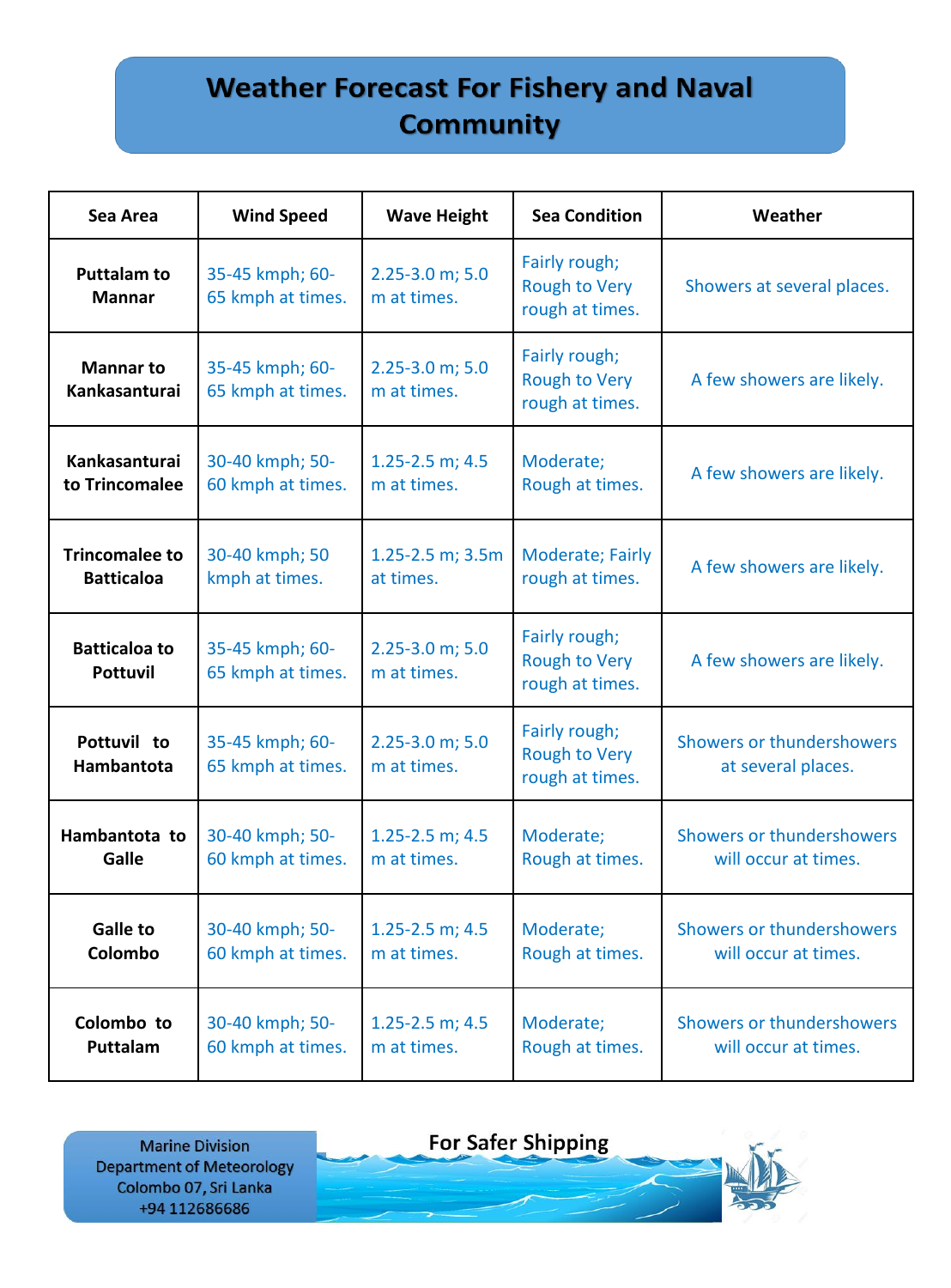### **Marine weather forecast for 05.30 p.m. on 19/05/2022 to 05.30 a.m. on 20/05/2022**



**Marine Division Department of Meteorology** Colombo 07, Sri Lanka +94 112686686